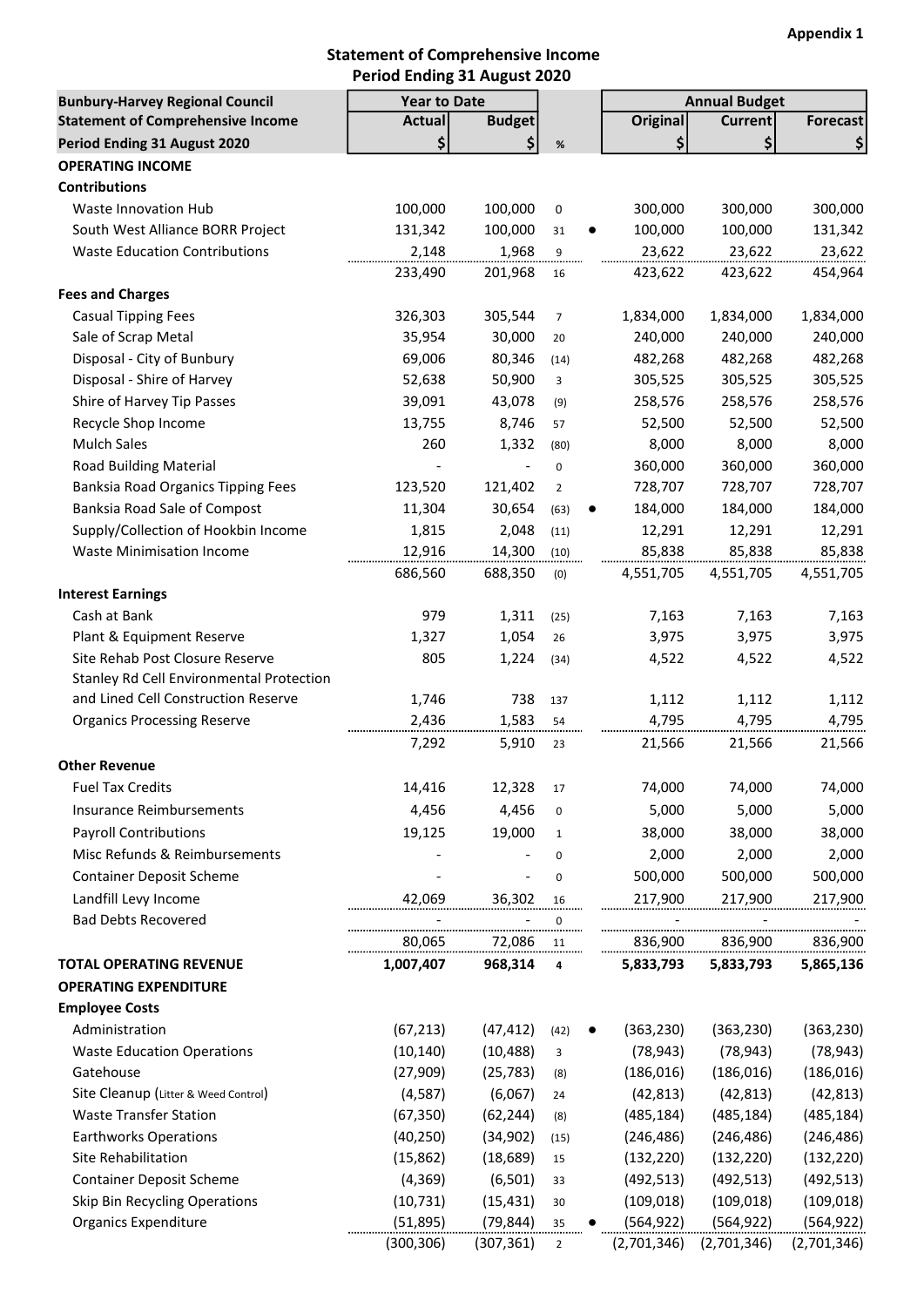### Statement of Comprehensive Income Period Ending 31 August 2020

| <b>Bunbury-Harvey Regional Council</b>                        | <b>Year to Date</b> |               |                |             | <b>Annual Budget</b> |                 |
|---------------------------------------------------------------|---------------------|---------------|----------------|-------------|----------------------|-----------------|
| <b>Statement of Comprehensive Income</b>                      | <b>Actual</b>       | <b>Budget</b> |                | Original    | <b>Current</b>       | <b>Forecast</b> |
| Period Ending 31 August 2020                                  | \$                  | \$            | $\%$           | \$          | \$                   | \$              |
| <b>OPERATING EXPENDITURE (continued)</b>                      |                     |               |                |             |                      |                 |
| <b>Materials and Contracts</b>                                |                     |               |                |             |                      |                 |
| <b>Members of Council</b>                                     |                     |               | 0              | (3,300)     | (3,300)              | (3,300)         |
| Accounting/Professional Fees (CoB/Other)                      | (20, 538)           | (20, 538)     | $\pmb{0}$      | (61, 616)   | (61, 616)            | (61, 616)       |
| <b>General Administration Other</b>                           | (12,065)            | (12,994)      | $\overline{7}$ | (96, 525)   | (96, 525)            | (96, 525)       |
| <b>Waste Education Operations</b>                             | (784)               | (2,642)       | 70             | (15, 867)   | (15, 867)            | (15, 867)       |
| <b>Technical Services</b>                                     | (12,085)            | (14, 193)     | 15             | (98,000)    | (98,000)             | (98,000)        |
| Site Cleanup (Litter & Weed Control)                          |                     |               | $\pmb{0}$      | (3,937)     | (3,937)              | (3,937)         |
| <b>Organics Expenditure</b>                                   | (27, 802)           | (26, 414)     | (5)            | (209, 046)  | (209, 046)           | (209, 046)      |
| Recycling Operations (Cardboard/Other)                        | (2,740)             | (728)         | (276)          | (7,604)     | (7,604)              | (7,604)         |
| Skip Bin Recycling Operations                                 | (2, 188)            | (9,380)       | 77             | (83, 941)   | (83, 941)            | (83, 941)       |
| <b>Waste Transfer Station</b>                                 | (17, 332)           | (13, 260)     | (31)           | (112, 607)  | (112, 607)           | (112, 607)      |
| <b>Earthworks Operations</b>                                  | (19, 407)           | (20, 552)     | 6              | (147, 375)  | (147, 375)           | (147, 375)      |
| <b>Monitoring Bores</b>                                       |                     |               | 0              | (84,050)    | (84,050)             | (84,050)        |
| Site Rehabilitation                                           | (14, 883)           | (15, 712)     | 5              | (1,000,676) | (1,000,676)          | (1,000,676)     |
| Waste Innovation Hub                                          | (5,760)             | (2,880)       | (99)           | (360,000)   | (360,000)            | (360,000)       |
| <b>Electronic Waste Recycling</b>                             | (6,802)             | (2,808)       | (142)          | (16, 846)   | (16, 846)            | (16, 846)       |
| Recycling Operations (BORR) project                           | (61, 815)           | (61, 815)     | $\pmb{0}$      | (131, 452)  | (131, 452)           | (131, 452)      |
| Other (Site Survey, General Mntce, etc)                       | (15, 510)           | (13, 544)     | (15)           | (56, 691)   | (56, 691)            | (56, 691)       |
|                                                               | (219, 709)          | (217, 460)    | (1)            | (2,489,533) | (2,489,533)          | (2,489,533)     |
| <b>Utility Charges</b>                                        | (971)               | (927)         | (5)            | (35, 476)   | (35, 476)            | (35, 476)       |
| Insurance                                                     | (42,081)            | (32, 520)     | (29)           | (65,038)    | (65,038)             | (65,038)        |
| Depreciation                                                  |                     |               |                |             |                      |                 |
| <b>Buildings</b>                                              | (2, 318)            | (2, 316)      | $\pmb{0}$      | (14, 027)   | (14, 027)            | (14, 027)       |
| Vehicles, Plant & Equipment                                   | (76, 442)           | (76, 428)     | $\pmb{0}$      | (576, 314)  | (576, 314)           | (576, 314)      |
| Furniture & Equipment                                         | (1, 524)            | (1, 524)      | $\pmb{0}$      | (23, 705)   | (23, 705)            | (23, 705)       |
| Infrastructure                                                | (8, 473)            | (11, 603)     | 27             | (101, 798)  | (101, 798)           | (101, 798)      |
|                                                               | (88, 757)           | (91, 871)     | 3              | (715, 844)  | (715, 844)           | (715, 844)      |
| <b>Other Expenditure</b>                                      |                     |               |                |             |                      |                 |
| Landfill Levy                                                 | (38, 703)           | (33, 388)     | (16)           | (200, 412)  | (200, 412)           | (200, 412)      |
| Landfill Licence                                              |                     |               | 0              | (13, 104)   | (13, 104)            | (13, 104)       |
| City of Bunbury Tonnage Rebate                                | (14, 437)           | (15, 882)     | 9              | (95, 331)   | (95, 331)            | (95, 331)       |
| Shire of Harvey Tonnage Rebate                                | (9,406)             | (10, 024)     | 6              | (60, 173)   | (60, 173)            | (60, 173)       |
| Other                                                         | (6, 407)            | (6,014)       |                | (31,007)    | (31,007)             | (31,007)        |
|                                                               |                     |               | (7)            |             |                      |                 |
|                                                               | (68, 953)           | (65, 308)     | (6)            | (400, 027)  | (400, 027)           | (400,027)       |
| <b>TOTAL OPERATING EXPENDITURE</b>                            | (720,777)           | (715,447)     | (1)            | (6,407,265) | (6,407,265)          | (6,407,265)     |
| <b>OPERATING SURPLUS or (DEFICIT)</b>                         | 286,630             | 252,867       | 13             | (573, 471)  | (573, 471)           | (542, 130)      |
| <b>Non-Operating Income</b>                                   |                     |               |                |             |                      |                 |
| <b>Grants and Contributions for the Development of Assets</b> |                     |               |                |             |                      |                 |
| <b>Grant Funding - Organics</b>                               |                     |               | 0              | 4,400,000   | 4,400,000            | 4,400,000       |
| <b>Sale or Disposal of Assets</b>                             |                     |               |                |             |                      |                 |
| Loss on Sale of Vehicles                                      |                     |               | 0              | (163, 778)  | (163, 778)           | (163, 778)      |
| <b>Total Non Operating Income</b>                             |                     |               | 0              | 4,236,222   | 4,236,222            | 4,236,222       |
| <b>Other Comprehensive Income</b>                             |                     |               | 0              |             |                      |                 |
| TOTAL COMPREHENSIVE INCOME                                    | 286,630             | 252,867       | 13             | 3,662,751   | 3,662,751            | 3,694,093       |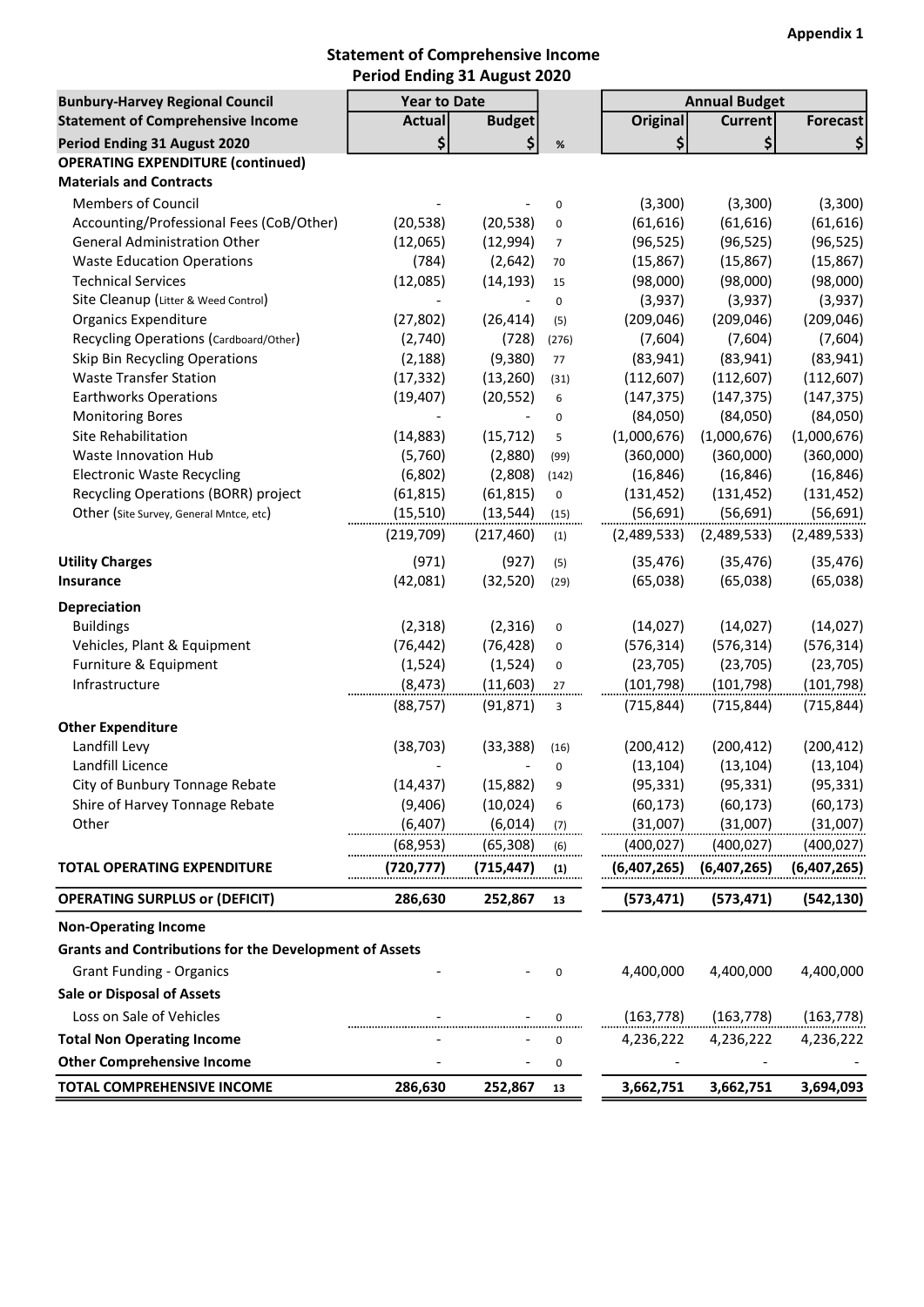### Banksia Road Operations Period Ending 31 August 2020

| <b>Bunbury-Harvey Regional Council</b>                                  | <b>Year to Date</b> |               |                | <b>Annual Budget</b> |                |                 |  |
|-------------------------------------------------------------------------|---------------------|---------------|----------------|----------------------|----------------|-----------------|--|
|                                                                         |                     |               |                |                      |                |                 |  |
| <b>Banksia Road Operations</b>                                          | <b>Actual</b>       | <b>Budget</b> |                | <b>Original</b>      | <b>Current</b> | <b>Forecast</b> |  |
| Period Ending 31 August 2020                                            | \$                  | \$            | %              | \$                   | \$             | \$              |  |
| Banksia Road Operations (included in Statement of Comprehensive Income) |                     |               |                |                      |                |                 |  |
| <b>OPERATING INCOME</b>                                                 |                     |               |                |                      |                |                 |  |
| <b>Fees and Charges</b>                                                 |                     |               |                |                      |                |                 |  |
| <b>Banksia Road Organics Tipping Fees</b>                               | 123,520             | 121,402       | $\overline{2}$ | 728,707              | 728,707        | 728,707         |  |
| Banksia Road Sale of Compost                                            | 11,304              | 30,654        | (63)           | 184,000              | 184,000        | 184,000         |  |
| Stanley Rd Compost / Mulch Sales                                        | 260                 | 1,332         | (80)           | 8,000                | 8,000          | 8,000           |  |
| Supply/Collection of Hookbin Income                                     | 1,815               | 2,048         | (11)           | 12,291               | 12,291         | 12,291          |  |
| <b>TOTAL OPERATING REVENUE</b>                                          | 136,898             | 155,436       | (12)           | 932,998              | 932,998        | 932,998         |  |
| <b>OPERATING EXPENDITURE</b>                                            |                     |               |                |                      |                |                 |  |
| <b>Employee Costs</b>                                                   |                     |               |                |                      |                |                 |  |
| <b>Organics Expenditure</b>                                             | (51,895)            | (79, 844)     | 35             | (564, 922)           | (564, 922)     | (564, 922)      |  |
| <b>Materials and Contracts</b>                                          |                     |               |                |                      |                |                 |  |
| <b>Organics Expenditure</b>                                             | (27, 802)           | (26, 414)     | (5)            | (209, 046)           | (209, 046)     | (209, 046)      |  |
| <b>Depreciation</b>                                                     |                     |               |                |                      |                |                 |  |
| <b>Buildings</b>                                                        |                     |               |                | (24, 579)            | (24, 579)      | (24, 579)       |  |
| Vehicles, Plant & Equipment                                             | (16, 836)           | (16, 836)     | 0              | (143, 182)           | (143, 182)     | (143, 182)      |  |
| Furniture & Equipment                                                   |                     |               | 0              | (4,866)              | (4,866)        | (4,866)         |  |
| Infrastructure                                                          | (2,626)             | (5,604)       | 53             | (33, 632)            | (33, 632)      | (33, 632)       |  |
|                                                                         | (19, 462)           | (22, 440)     | 13             | (206, 260)           | (206, 260)     | (206, 260)      |  |
| <b>TOTAL OPERATING EXPENDITURE</b>                                      | (99, 159)           | (128, 698)    | (23)           | (980, 227)           | (980, 227)     | (980, 227)      |  |
| <b>OPERATING SURPLUS or (DEFICIT)</b>                                   | 37,739              | 26,738        | 41             | (47, 229)            | (47, 229)      | (47, 229)       |  |

#### Note:

433 tonnes of Compost and Greenwaste at a production cost of \$9,745 was transferred from Banksia Road to Stanley Road for site rehabilitation for the period ending 31 August 2020.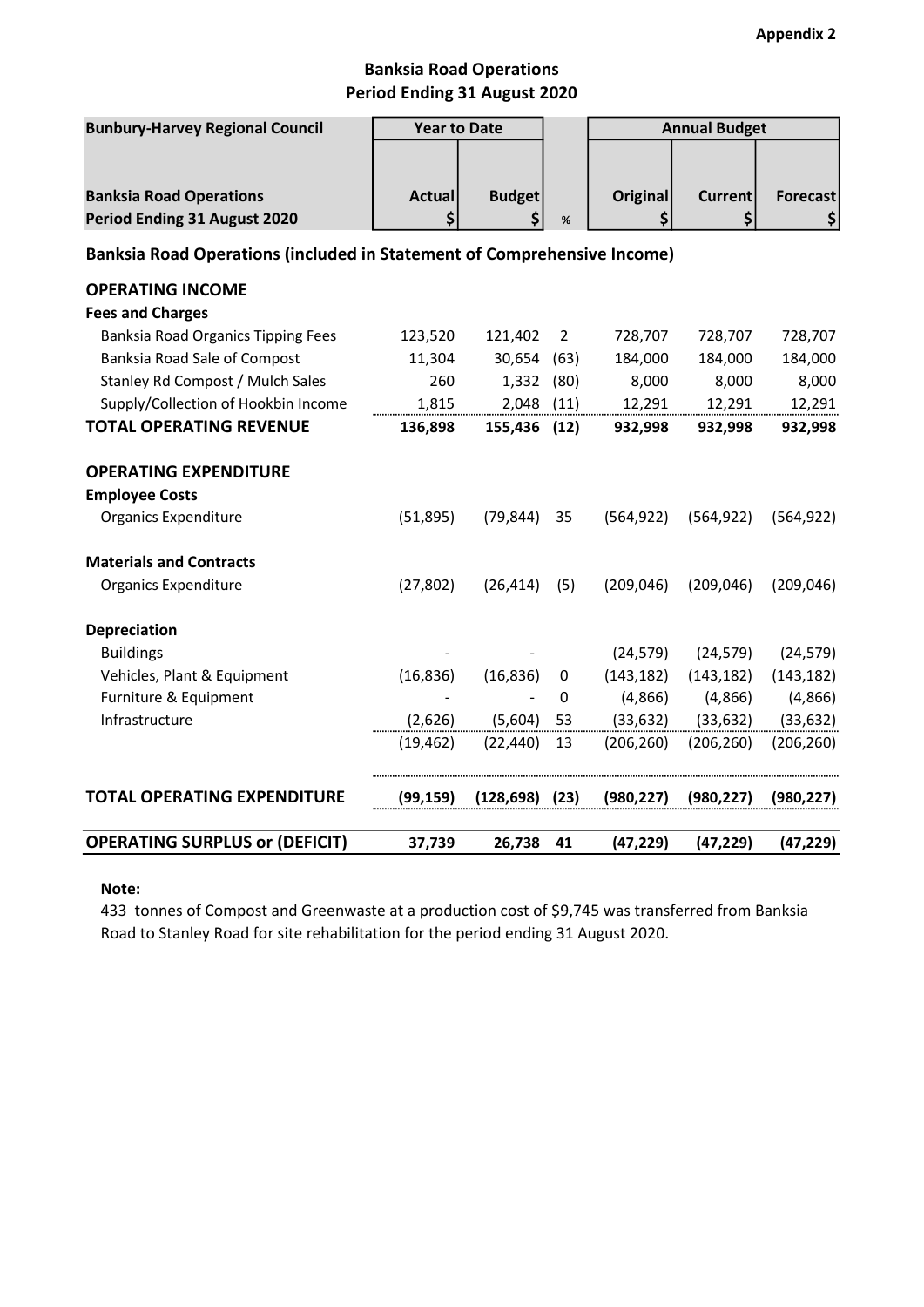## Statement of Financial Activity by Nature and Type Period Ending 31 August 2020

| <b>Bunbury-Harvey Regional Council</b>                  | <b>Year to Date</b> |                 |                | <b>Annual Budget</b> |                   |                      |  |
|---------------------------------------------------------|---------------------|-----------------|----------------|----------------------|-------------------|----------------------|--|
|                                                         |                     |                 |                |                      |                   |                      |  |
|                                                         |                     |                 |                |                      |                   |                      |  |
| <b>Statement of Financial Activity</b>                  | <b>Actual</b>       | <b>Budget</b>   |                | Original             | <b>Current</b>    | <b>Forecast</b>      |  |
| Period Ending 31 August 2020                            | \$                  | \$              | $\%$           | \$                   | \$                | \$                   |  |
|                                                         |                     |                 |                |                      |                   |                      |  |
| <b>OPERATING</b>                                        |                     |                 |                |                      |                   |                      |  |
| <b>Revenues by Nature and Type</b>                      |                     |                 |                |                      |                   |                      |  |
| Contributions                                           | 233,490             | 201,968         | 16             | 423,622              | 423,622           | 454,964              |  |
| Fees and Charges                                        | 686,560             | 688,350         | 0              | 4,551,705            | 4,551,705         | 4,551,705            |  |
| <b>Interest Earnings</b><br>Other Revenue               | 7,292<br>80,065     | 5,910<br>72,086 | 23             | 21,566               | 21,566<br>836,900 | 21,566               |  |
|                                                         | 1,007,407           | 968,314         | 11<br>4        | 836,900<br>5,833,793 | 5,833,793         | 836,900<br>5,865,136 |  |
| <b>Expenses by Nature and Type</b>                      |                     |                 |                |                      |                   |                      |  |
| <b>Employee Costs</b>                                   | (300, 306)          | (307, 361)      | $\overline{2}$ | (2,701,346)          | (2,701,346)       | (2,701,346)          |  |
| <b>Materials and Contracts</b>                          | (219, 709)          | (217, 460)      | (1)            | (2,489,533)          | (2,489,533)       | (2,489,533)          |  |
| <b>Utility Charges</b>                                  | (971)               | (927)           | (5)            | (35, 476)            | (35, 476)         | (35, 476)            |  |
| Other Expenditure                                       | (68, 953)           | (65, 308)       | (6)            | (400, 027)           | (400, 027)        | (400, 027)           |  |
| Insurance                                               | (42,081)            | (32, 520)       | (29)           | (65,038)             | (65,038)          | (65, 038)            |  |
| Depreciation                                            | (88, 757)           | (91, 871)       | 3              | (715, 844)           | (715, 844)        | (715, 844)           |  |
|                                                         | (720, 777)          | (715, 447)      | (1)            | (6,407,265)          | (6,407,265)       | (6,407,265)          |  |
|                                                         |                     |                 |                |                      |                   |                      |  |
| <b>NET OPERATING RESULT</b>                             | 286,630             | 252,867         | 13             | (573, 471)           | (573, 471)        | (542, 130)           |  |
| <b>Capital Income</b>                                   |                     |                 |                |                      |                   |                      |  |
| Proceeds from Sale of Assets                            |                     |                 | $\mathbf 0$    | 136,000              | 136,000           | 136,000              |  |
| Capital Grants, Subsidies/Contributi                    |                     |                 | 0              | 4,400,000            | 4,400,000         | 4,400,000            |  |
|                                                         |                     |                 | 0              | 4,536,000            | 4,536,000         | 4,536,000            |  |
| <b>Capital Expenditure</b>                              |                     |                 |                |                      |                   |                      |  |
| Land and Buildings                                      | (142, 765)          | (142, 765)      | 0              | (283, 212)           | (283, 212)        | (283, 212)           |  |
| Furniture & Equipment                                   |                     |                 | 0              | (352, 200)           | (352, 200)        | (352, 200)           |  |
| Plant & Equipment                                       |                     |                 | 0              | (9, 295)             | (9, 295)          | (9,295)              |  |
| <b>Stanley Road Infrastructure</b>                      |                     |                 | 0              | (909, 480)           | (909, 480)        | (909, 480)           |  |
| <b>Organics Processing Facility</b>                     | (4, 368)            | (4, 368)        | 0              | (5,763,330)          | (5,763,330)       | (5,763,330)          |  |
|                                                         | (147, 133)          | (147, 133)      | 0              | (7,317,517)          | (7,317,517)       | (7,317,517)          |  |
| <b>Adjustments for Non-Cash Expenditure / (Revenue)</b> |                     |                 |                |                      |                   |                      |  |
| Depreciation on Assets                                  | 88,757              | 91,871          | 3              | 715,844              | 715,844           | 715,844              |  |
|                                                         | 88,757              | 91,871          | 3              | 715,844              | 715,844           | 715,844              |  |
| <b>Financial Transfers</b>                              |                     |                 |                |                      |                   |                      |  |
| <b>Transfers from Reserves</b>                          |                     |                 | 0              | 3,325,273            | 3,325,273         | 3,325,273            |  |
| Movement in employee provisions                         |                     |                 |                | 201                  | 201               | 201                  |  |
|                                                         |                     |                 | 0              | 3,325,474            | 3,325,474         | 3,325,474            |  |
| Expenditure                                             |                     |                 |                |                      |                   |                      |  |
| Transfers to Reserves                                   | (7,073)             | (7,073)         | 0              | (576, 244)           | (576, 244)        | (576, 244)           |  |
|                                                         | (7,073)             | (7,073)         | 0              | (576, 244)           | (576, 244)        | (576, 244)           |  |
| Add: Net Current Assets July 1 B/fwd                    | 235,943             | 235,943         |                | 235,943              | 235,943           | 235,943              |  |
| Less: Net Current Asset Year to Date                    | 457,123             | 390,177         |                | 346,029              | 346,029           | 377,371              |  |
|                                                         |                     |                 |                |                      |                   |                      |  |
| $Control = 0$                                           | $\mathbf 0$         | $\mathbf 0$     |                | $\mathbf{0}$         | $\mathbf 0$       | $\mathbf 0$          |  |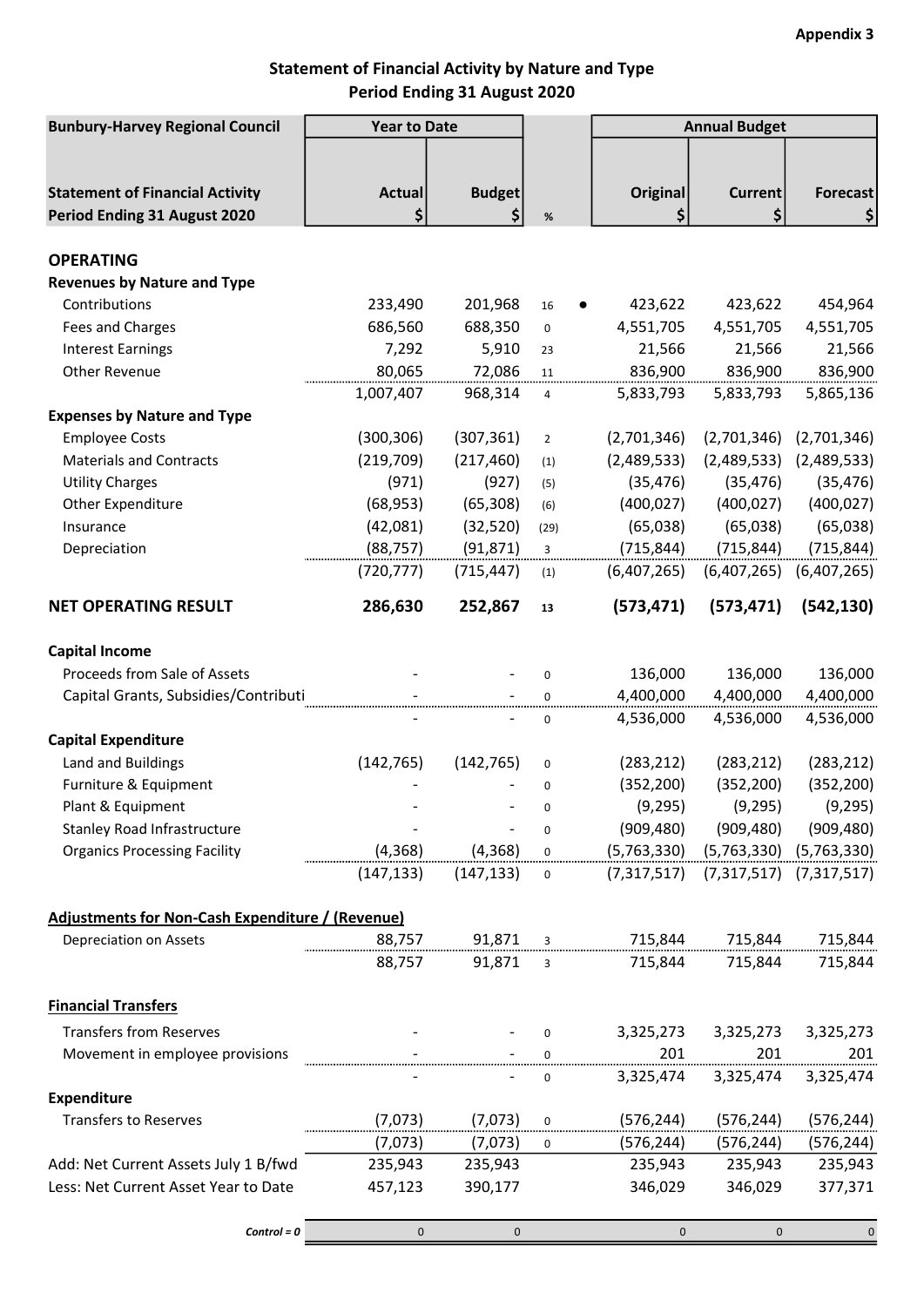# Capital Works Expenditure Summary Period Ending 31 August 2020

| <b>Bunbury-Harvey Regional Council</b>              | <b>Year to Date</b> |                          |      | <b>Annual Budget</b> |                |               |
|-----------------------------------------------------|---------------------|--------------------------|------|----------------------|----------------|---------------|
| <b>Capital Works Expenditure Summary</b>            | <b>Actual</b>       | <b>Budget</b>            |      | <b>Original</b>      | <b>Current</b> | Forecast      |
| Period Ending 31 August 2020                        | \$                  | \$                       | $\%$ | \$                   | \$             | \$            |
| <b>CAPITAL WORKS IN PROGRESS</b>                    |                     |                          |      |                      |                |               |
| <b>Site Administration</b>                          |                     |                          |      |                      |                |               |
| Sea Container - (Used) for record keeping           |                     |                          | 0    | (6, 200)             | (6, 200)       | (6, 200)      |
| <b>Stanley Road - Administration Complex</b>        | (142, 765)          |                          |      |                      |                |               |
|                                                     |                     | (142, 765)               | 0    | (243, 212)           | (243, 212)     | (243, 212)    |
|                                                     | (142, 765)          | (142, 765)               | 0    | (249, 412)           | (249, 412)     | (249, 412)    |
| <b>Gatehouse / Site Operations</b>                  |                     |                          |      |                      |                |               |
| Stanley Road - Plant Compound: Fencing,             |                     |                          |      |                      |                |               |
| Hardstand, Production Bore                          |                     |                          | 0    | (45,000)             | (45,000)       | (45,000)      |
| 30 Tonne Dump Truck (Used)                          |                     |                          | 0    | (250,000)            | (250,000)      | (250,000)     |
| 4x2 Utility (Supervisor)                            |                     |                          | 0    | (33,000)             | (33,000)       | (33,000)      |
| 4x2 Utility (Waste Education)                       |                     |                          | 0    | (33,000)             | (33,000)       | (33,000)      |
| Tray Back Truck (On Site Water) (Used)              |                     |                          | 0    | (30,000)             | (30,000)       | (30,000)      |
|                                                     |                     |                          |      |                      |                |               |
| <b>Container Deposit Scheme:</b>                    |                     |                          |      |                      |                |               |
| -Forklift                                           |                     |                          | 0    | (40,000)             | (40,000)       | (40,000)      |
| - Furniture & Equipment                             |                     |                          | 0    | (9, 295)             | (9, 295)       | (9, 295)      |
| - Infrastructure                                    |                     |                          | 0    | (7,480)              | (7,480)        | (7,480)       |
| <b>Stanley Road - New Lined Cells</b>               |                     |                          | 0    | (857,000)            | (857,000)      | (857,000)     |
|                                                     |                     |                          | 0    | (1,304,775)          | (1,304,775)    | (1,304,775)   |
| <b>Organics Processing Facility</b>                 |                     |                          |      |                      |                |               |
| Wheel Loader                                        |                     |                          |      | (280,000)            | (280,000)      | (280,000)     |
| <b>New Stanley Road Organics Facility:</b>          |                     |                          |      |                      |                |               |
| Roads - internal access 6m width                    | (4, 368)            | (4, 368)                 | 0    | (182, 696)           | (182, 696)     | (182, 695.70) |
| <b>Utilities Connection (Power)</b>                 |                     |                          | 0    | (121, 797)           | (121, 797)     | (121, 797)    |
| <b>Excavate to Sub Base</b>                         |                     |                          | 0    | (172, 952)           | (172, 952)     | (172, 952)    |
| Fill 300mm thick hard stand                         |                     |                          | 0    | (214, 439)           | (214, 439)     | (214, 439)    |
| Supply and install 1.5mm (min) Textured             |                     | $\overline{\phantom{a}}$ | 0    | (417, 470)           | (417, 470)     | (417, 470)    |
| LLDPE Low Permeability Cap,                         |                     |                          | 0    |                      |                |               |
| Sub-surface drainage, supply and install geonet     |                     |                          | 0    | (141, 694)           | (141, 694)     | (141, 694)    |
| Leachate Pond                                       |                     |                          | 0    | (82,061)             | (82,061)       | (82,061)      |
| Concrete precast pipes with protective mesh         |                     |                          | 0    | (47, 958)            | (47, 958)      | (47, 958)     |
| Leachate Pump                                       |                     |                          | 0    | (20, 807)            | (20, 807)      | (20, 807)     |
| Mini Excavator with Grab                            |                     |                          | 0    | (137, 022)           | (137, 022)     | (137, 022)    |
| Software and Automation                             |                     |                          | 0    | (177, 621)           | (177, 621)     | (177, 621)    |
| Compost Building (6 x tunnel, receival shed,        |                     |                          | 0    | (2,990,436)          | (2,990,436)    | (2,990,436)   |
| bio filter, tanks, office)                          |                     |                          | 0    |                      |                |               |
| Extend power cables to leachate extraction          |                     |                          | 0    | (24, 359)            | (24, 359)      | (24, 359)     |
| and aerators                                        |                     |                          | 0    |                      |                |               |
| Bunker for finished compost                         |                     |                          | 0    | (81, 198)            | (81, 198)      | (81, 198)     |
| <b>Decontamination Facility</b>                     |                     |                          | 0    | (500,000)            | (500,000)      | (500,000)     |
| Supply and install security fencing around facility |                     |                          | 0    | (170, 820)           | (170, 820)     | (170,820)     |
|                                                     | (4, 368)            | (4, 368)                 | 0    | (5,763,330)          | (5,763,330)    | (5,763,330)   |
| <b>TOTAL CAPITAL EXPENDITURE</b>                    | (147, 133)          | (147, 133)               |      | (7,317,517)          | (7,317,517)    | (7,317,517)   |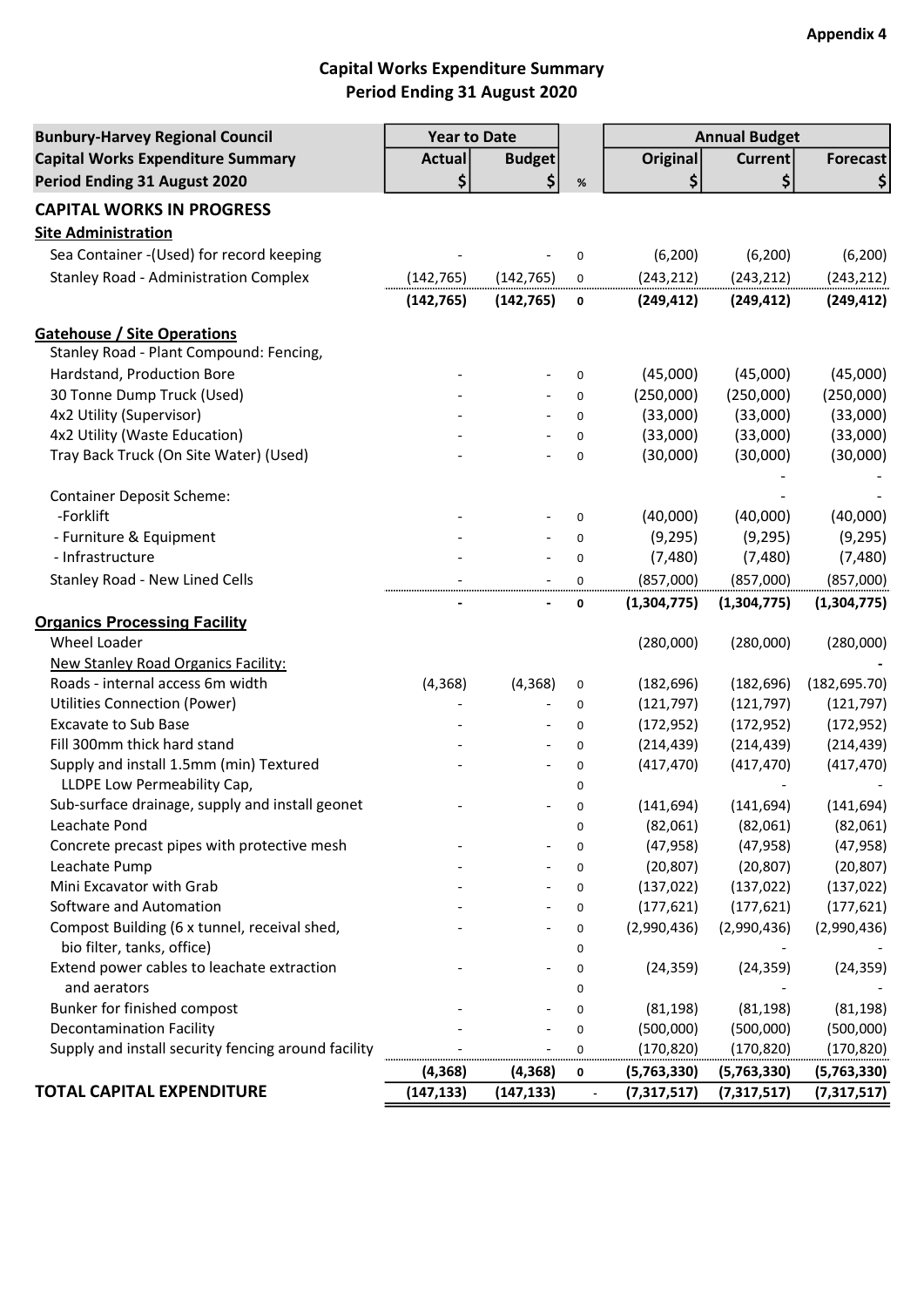# Statement of Financial Position Period Ending 31 August 2020

| <b>Bunbury-Harvey Regional Council</b> | <b>Actual</b>       |                 | <b>Budget</b>  |                 |
|----------------------------------------|---------------------|-----------------|----------------|-----------------|
| <b>Statement of Financial Position</b> | <b>Year to Date</b> | <b>Original</b> | <b>Current</b> | <b>Forecast</b> |
| Period Ending 31 August 2020           | \$                  | \$              | \$             | \$              |
|                                        |                     |                 |                |                 |
| <b>Current Assets</b>                  |                     |                 |                |                 |
| Cash & Cash Equivalents                | 3,653,987           | 1,093,868       | 1,093,868      | 1,125,212       |
| <b>Trade and Other Receivables</b>     | 556,927             | 300,000         | 300,000        | 300,000         |
| Prepayments                            |                     |                 |                |                 |
| Inventories                            | 6,727               | 2,000           | 2,000          | 2,000           |
|                                        | 4,217,641           | 1,395,868       | 1,395,868      | 1,427,212       |
| <b>Non Current Assets</b>              |                     |                 |                |                 |
| Property, Plant & Equipment            | 3,653,814           | 7,276,038       | 7,276,038      | 7,276,038       |
| Infrastructure                         | 999,429             | 3,998,045       | 3,998,045      | 3,998,045       |
| Work In Progress                       | 377,321             |                 |                |                 |
|                                        | 5,030,564           | 11,274,083      | 11,274,083     | 11,274,083      |
| <b>Current Liabilities</b>             |                     |                 |                |                 |
| Trade and Other Payables               | 190,787             | 209,571         | 209,571        | 209,573         |
| Provisions                             | 339,241             | 365,882         | 365,882        | 365,882         |
|                                        | 530,028             | 575,453         | 575,453        | 575,455         |
| <b>Non Current Liabilities</b>         |                     |                 |                |                 |
| Long Service Leave Provision           | 7,980               | 8,180           | 8,180          | 8,180           |
|                                        | 7,980               | 8,180           | 8,180          | 8,180           |
|                                        |                     |                 |                |                 |
| <b>Net Assets</b>                      | 8,710,197           | 12,086,318      | 12,086,318     | 12,117,660      |
|                                        |                     |                 |                |                 |
| <b>Equity</b>                          |                     |                 |                |                 |
| <b>Accumulated Surplus</b>             | 4,909,412           | 11,041,636      | 11,041,636     | 11,072,978      |
| Reserves                               | 3,230,489           | 474,386         | 474,386        | 474,386         |
| <b>Revaluation Surplus</b>             | 570,296             | 570,296         | 570,296        | 570,296         |
|                                        | 8,710,197           | 12,086,318      | 12,086,318     | 12,117,660      |

### Note:

The total of non-current assets above includes the following amounts which have been invested in the Organics Processing Facility.

| Property, Plant & Equipment | 681.478 | 3.946.866 | 3.946.866 | 3,946,866 |
|-----------------------------|---------|-----------|-----------|-----------|
| Infrastructure              | 250.627 | 2.407.919 | 2,407,919 | 2.407.919 |
|                             | 932.105 | 6.354.785 | 6.354.785 | 6,354,785 |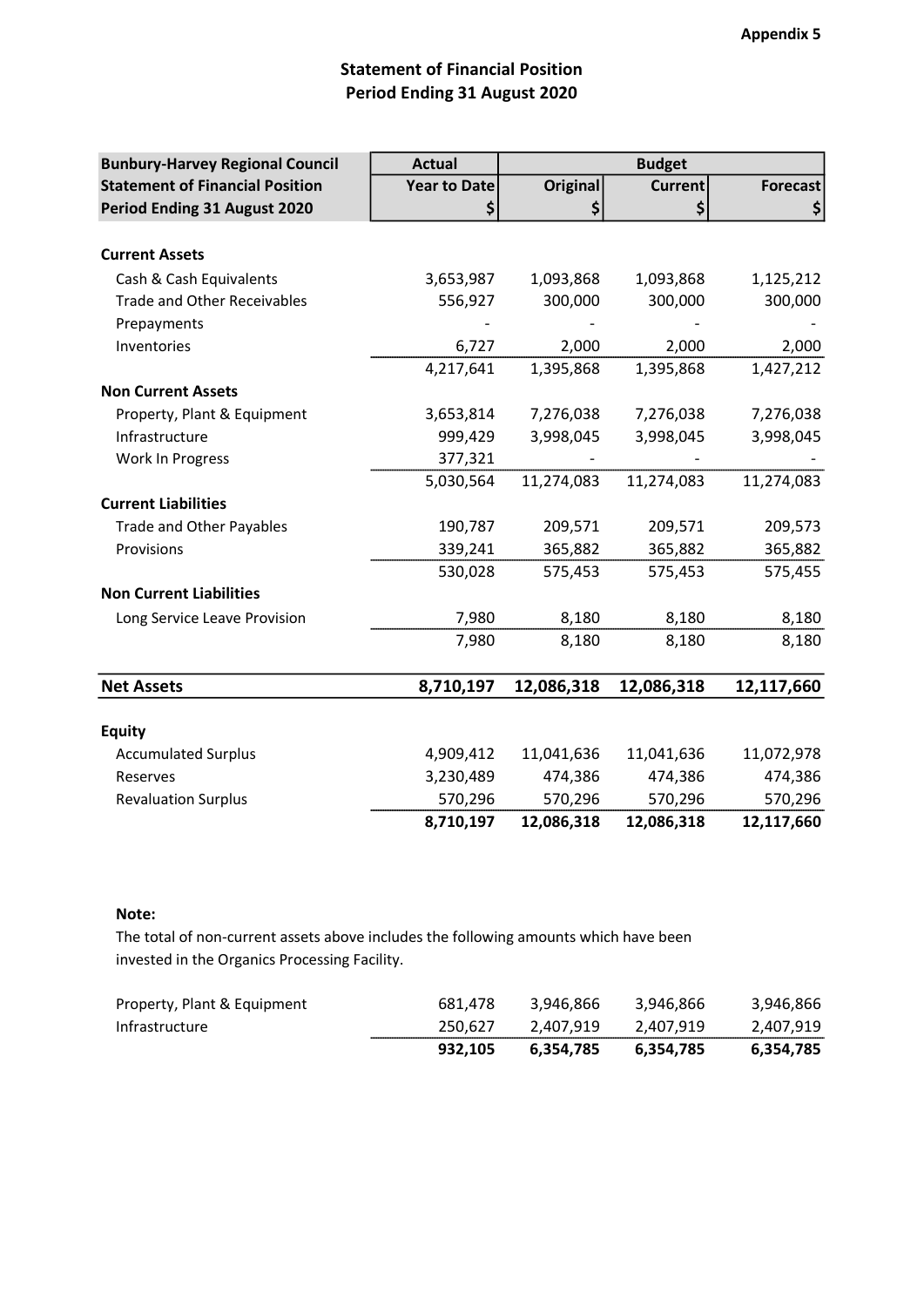## Period Ending 31 August 2020 Statement of Net Current Assets

| <b>Bunbury-Harvey Regional Council</b>                     | 1 July 2020    | 2020/21       | <b>Annual Budget</b> |                |                 |
|------------------------------------------------------------|----------------|---------------|----------------------|----------------|-----------------|
|                                                            |                |               |                      |                |                 |
| <b>Statement of Net Current Assets</b>                     | <b>Opening</b> | <b>Actual</b> | <b>Original</b>      | <b>Current</b> | <b>Forecast</b> |
| Period Ending 31 August 2020                               | \$             | \$            | \$                   | \$             | \$              |
| <b>Composition of Estimated Net Current Asset Position</b> |                |               |                      |                |                 |
| <b>CURRENT ASSETS</b>                                      |                |               |                      |                |                 |
| Cash - Unrestricted                                        | 489,905        | 423,497       | 619,482              | 619,482        | 650,826         |
| Cash - Restricted                                          | 3,223,417      | 3,230,490     | 474,386              | 474,386        | 474,386         |
| Trade & Other Receivables                                  | 514,287        | 556,926       | 300,000              | 300,000        | 300,000         |
| Prepayments                                                |                |               |                      |                |                 |
| Inventories                                                | 6,727          | 6,727         | 2,000                | 2,000          | 2,000           |
|                                                            | 4,234,336      | 4,217,640     | 1,395,868            | 1,395,868      | 1,427,212       |
| <b>LESS: CURRENT LIABILITIES</b>                           |                |               |                      |                |                 |
| <b>Trade and Other Payables</b>                            | 420,199        | 190,787       | 209,571              | 209,571        | 209,573         |
| <b>Short Term Provisions</b>                               | 354,778        | 339,240       | 365,882              | 365,882        | 365,882         |
|                                                            | 774,976        | 530,027       | 575,453              | 575,453        | 575,455         |
| <b>NET CURRENT ASSETS</b>                                  | 3,459,359      | 3,687,613     | 820,415              | 820,415        | 851,757         |
| <b>ADJUSTMENTS</b>                                         |                |               |                      |                |                 |
| Less                                                       |                |               |                      |                |                 |
| Cash - Reserves - Restricted                               | (3, 223, 417)  | (3,230,490)   | (474, 386)           | (474,386)      | (474, 386)      |
|                                                            | (3,223,417)    | (3,230,490)   | (474, 386)           | (474, 386)     | (474, 386)      |
| <b>NET CURRENT ASSET POSITION</b>                          | 235,943        | 457,123       | 346,029              | 346,029        | 377,371         |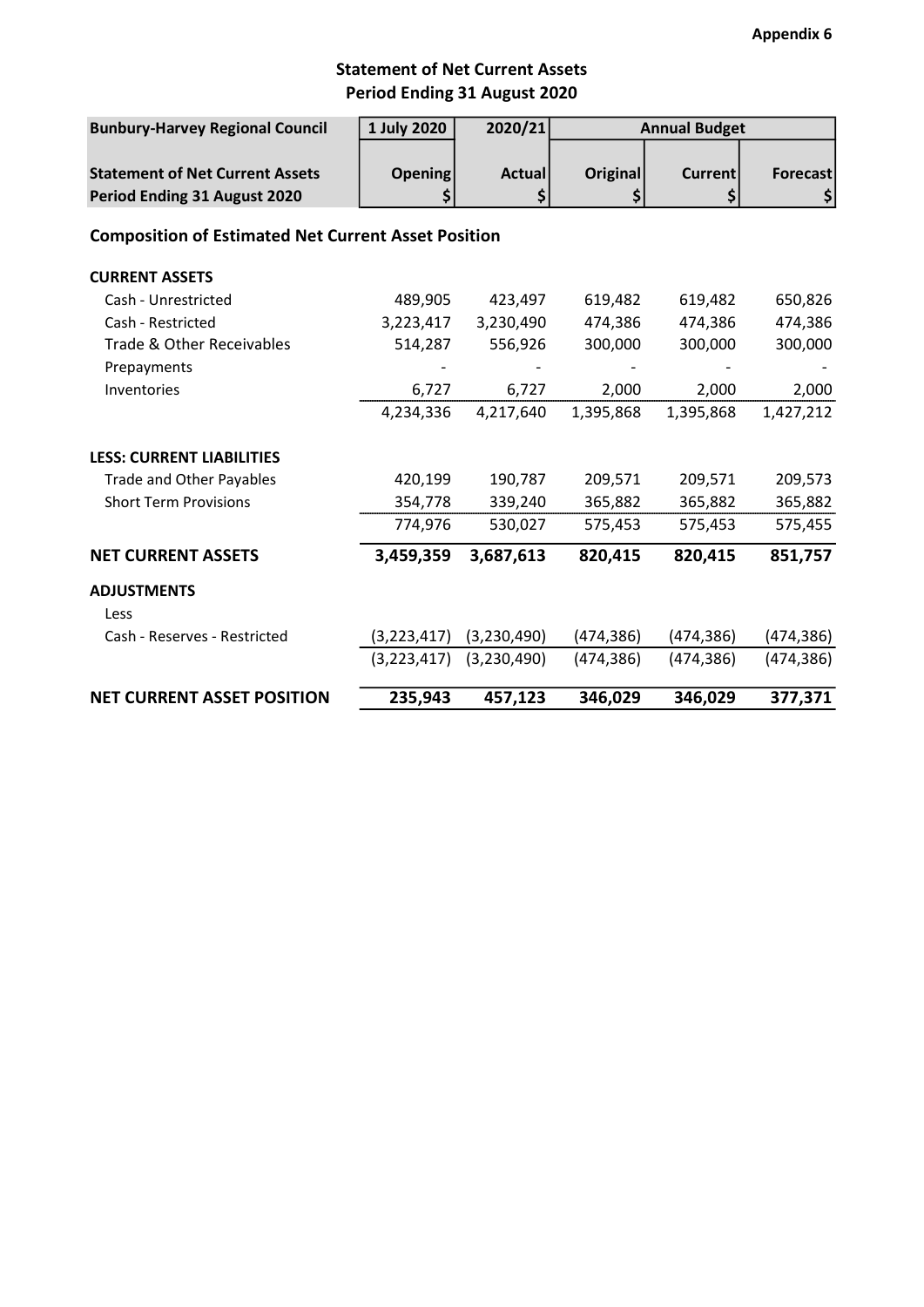#### Period Ending 31 August 2020 Fees & Charges Summary

|                                                  |               |               |               |               | 2019/20       |
|--------------------------------------------------|---------------|---------------|---------------|---------------|---------------|
| <b>Bunbury-Harvey Regional Council</b>           | Jul           | Aug           | <b>YTD</b>    | <b>YTD</b>    | <b>YTD</b>    |
| <b>Fees &amp; Charges Summary</b>                |               |               | Actual        | <b>Budget</b> | <b>Actual</b> |
| <b>CITY OF BUNBURY - DISPOSALS</b>               |               |               |               |               |               |
| Tonnage                                          |               |               |               |               |               |
| Co-mingled Waste                                 | 699           | 572           | 1,271         |               | 1,314         |
| Greenwaste/Woodwaste                             |               |               | 14            |               | 3             |
| Rubble/Special Burial                            | 17            |               | 17            |               | 16            |
| Clean Fill                                       | 71            | 404           | 474           |               | 282           |
| Mattresses                                       |               |               |               |               |               |
| Skip Bin Waste                                   |               |               |               |               |               |
| No Charge                                        |               |               |               |               | 6             |
| <b>Total Tonnage</b>                             | 800           | 976           | 1,776         |               | 1,622         |
| Total \$ before Rebate                           | 37,950        | 31,057        | 69,006        | 80,346        | 70,490        |
| \$ per tonne co-mingled                          | 55            | 55            | 55            |               | 55            |
| \$ per tonne average                             | 47            | 32            | 39            |               | 43            |
| <b>SHIRE OF HARVEY - DISPOSALS</b>               |               |               |               |               |               |
| Tonnage                                          |               |               |               |               |               |
| Co-mingled Waste                                 | 487           | 377           | 864           |               | 1,231         |
| Greenwaste/Woodwaste                             | 151           | 24            | 175           |               | 27            |
| Rubble/Special Burial                            | 18            | 111           | 130           |               | 31            |
| Clean Fill                                       |               |               |               |               | 42            |
| Mattresses                                       |               |               |               |               |               |
| Skip Bin Waste                                   |               |               |               |               | 1             |
| <b>Total Tonnage</b>                             | 657           | 513           | 1,169         |               | 1,333         |
| Total \$ before Rebate                           | 30,558        | 22,079        | 52,638        | 50,900        | 67,456        |
| \$ per tonne co-mingled                          | 52            | 56            | 53            |               | 55            |
| \$ per tonne average                             | 47            | 43            | 45            |               | 51            |
|                                                  |               |               |               |               |               |
| <b>SHIRE OF HARVEY - TIP PASSES</b>              |               |               |               |               |               |
| <b>Total Tonnage</b>                             |               |               |               |               |               |
| (average 0.408 tonne per load)<br>Total \$       | 340<br>15,997 | 481<br>23,094 | 821<br>39,091 | 43,078        | 861<br>38,950 |
|                                                  |               |               |               |               |               |
| $$$ per tonne                                    | 47            | 48            | 48            |               | 45            |
| <b>GENERAL PUBLIC TONNAGE</b>                    |               |               |               |               |               |
| Other                                            | 7,961         | 6,518         | 14,479        |               | 10,596        |
| <b>Total Tonnage</b>                             | 9,758         | 8,487         | 18,245        |               | 14,412        |
| Total \$                                         | 168,812       | 157,491       | 326,303       | 305,544       | 259,288       |
| $$$ per tonne                                    | 17            | 19            | 18            |               | 18            |
|                                                  |               |               |               |               |               |
| <b>BANKSIA ROAD</b>                              |               |               |               |               |               |
| Organic Waste                                    | 1,747         | 1,716         | 3,463         |               | 2,339         |
| Capel FOGO                                       | 178           | 157           | 335           |               |               |
| Compost/Mulch                                    | 225           | 383           | 608           |               | 522           |
| Cardboard                                        |               |               |               |               | 7             |
| Greenwaste<br><b>Organic Waste Total Tonnage</b> | 2,150         | 2,256         | 4,406         |               | 41<br>2,909   |
| Total \$                                         | 67,312        | 67,511        | 134,823       | 152,056       | 115,687       |
|                                                  |               |               |               |               |               |
| \$ per tonne average                             | 31            | 30            | 31            |               | 40            |
| Hookbin Hire                                     | 1,097         | 718           | 1,815         | 2,048         | 1,926         |
| <b>Waste Minimisation Income</b>                 | 6,597         | 6,319         | 12,916        | 14,300        | 12,943        |
| Scrap Metal/Recycling/Mulch                      | 41,254        | 8,715         | 49,969        | 40,078        | 85,194        |
|                                                  |               |               |               |               |               |
| <b>TOTAL FEES AND CHARGES</b>                    | 369,576       | 316,984       | 686,560       | 688,350       | 651,935       |